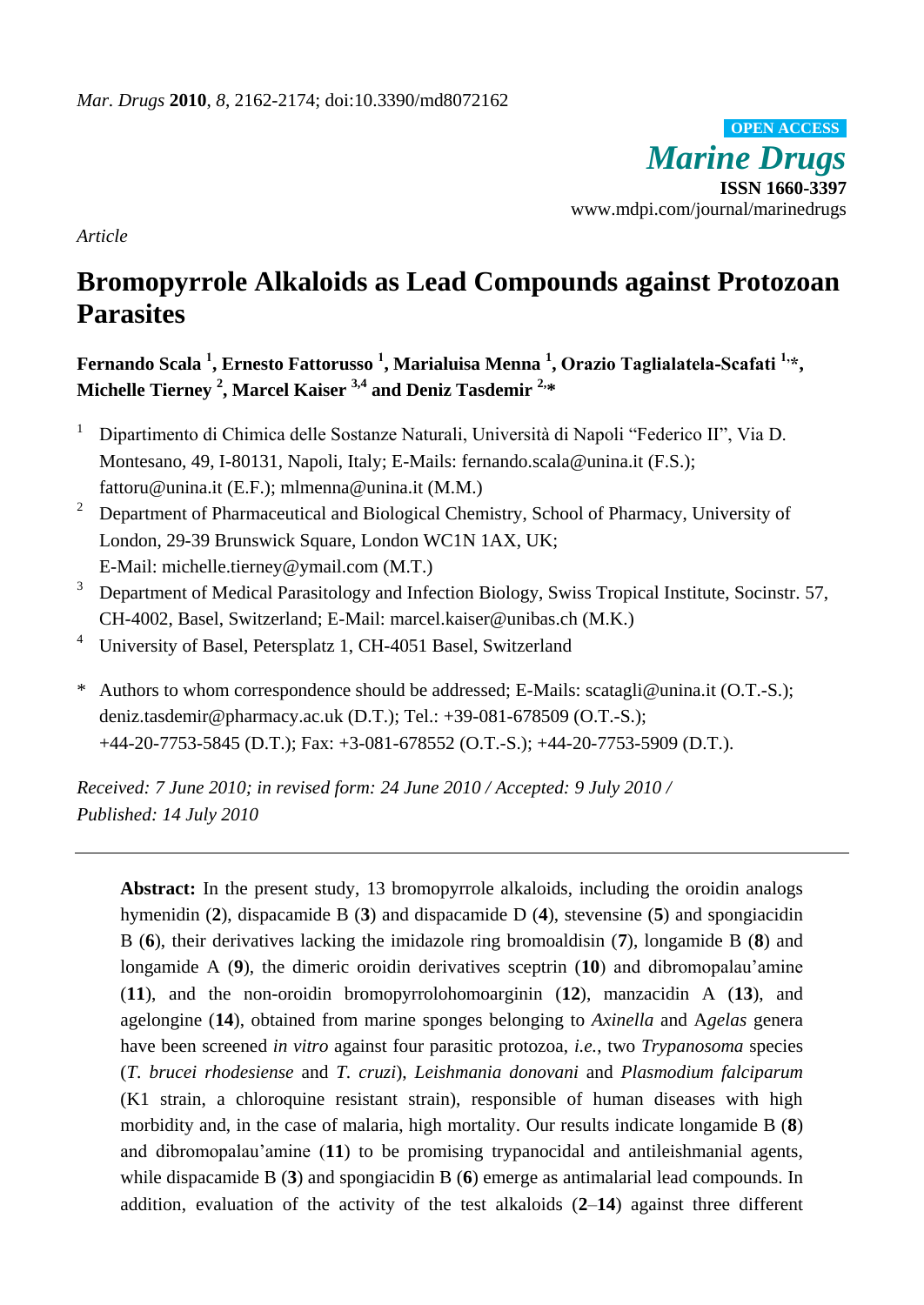enzymes (*Pf*FabI, *Pf*FabG, *Pf*FabZ) involved in the *de novo* fatty acid biosynthesis pathway of *P. falciparum* (*Pf*FAS-II) identified bromopyrrolohomoarginin (**12**) as a potent inhibitor of *Pf*FabZ. The structural similarity within the series of tested molecules allowed us to draw some preliminary structure-activity relationships. Tests against the mammalian L6 cells revealed important clues on therapeutic index of the metabolites. This is the first detailed study on the antiprotozoal potential of marine bromopyrrole alkaloids.

**Keywords:** bromopyrrole alkaloids; antiprotozoal activity; enzyme inhibition; *Trypanosoma*; *Leishmania*; *Plasmodium*

## **1. Introduction**

Diseases caused by single-celled protozoal parasites affect about one billion people with a particular incidence in tropical countries. The major contribution to these dramatic numbers is given by malaria, caused by protozoa belonging to the genus *Plasmodium* (*P. falciparum*, *P. ovale*, *P. vivax*, *P. malariae*), with *P. falciparum* being responsible for most severe forms of the disease and most fatal cases. The improvement of hygienic conditions, the massive use of insecticides, and the discovery of different drugs played a great role in the nearly complete extinction of malaria in developed countries. Unfortunately, malaria is still a common cause of death (approximately one million per year) in the tropical countries of Africa, Asia and America, and tragically most of the victims are children under the age of five: every 30 seconds a child dies of malaria [1]. The increase in the number of fatal cases registered in recent years is principally due to the spread of mosquitoes resistant to common insecticides and, more importantly, the emergence of multi-drug resistant strains of *Plasmodium*. The latter problem makes many of the available drugs useless, leaving some efficacy only to the artemisinin-based therapies. Since malaria is a disease of worldwide implications and almost half of the world's population is currently at risk for malaria infection, combating malaria is one of the highest priority programs of the WHO.

The mortality of the remaining protozoal diseases is much less marked (nearly 100,000 deaths per year) but their morbidity is also extremely high, severely affecting the quality of life of infected people. African trypanosomiasis (sleeping sickness) is caused by *Trypanosoma brucei gambiense* and *T. brucei rhodesiense*, which invade the central nervous system, leading to behavioural changes, coma, and ultimately, if untreated, death [2]. Chagas' disease is caused by *T. cruzi* with the vector contribution of a blood-sucking insect (triatome), which bites the victim and contaminates the wound with infected feces. The disease, which is also known as South American trypanosomiasis, is one of the major health problems in Latin America. Leishmaniasis is caused by over 20 species of intracellular parasites from the genus *Leishmania*, which are transmitted to humans by sand flies. This disease can give different clinical symptoms including cutaneous, mucosal, and visceral forms [3]. Both the cutaneous and mucosal forms can cause severe deformities to patients, including ulcerative skin lesions and the destruction of mucous membranes, in some cases leading to permanent disfigurement. The visceral form of the disease, caused principally by *L. donovani*, *L. infantum*, and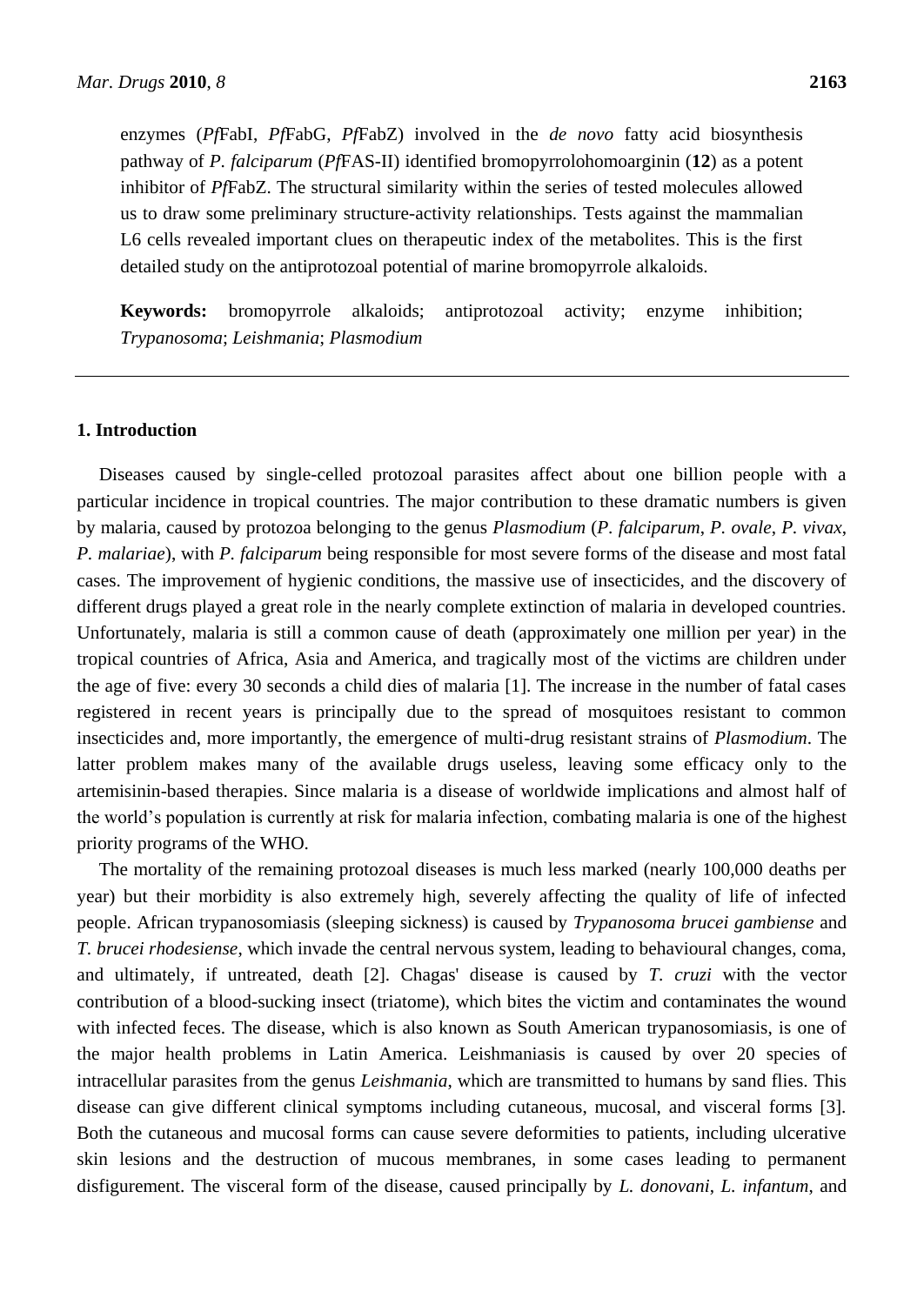*L. chagasi*, represents the greatest threat to human health, with symptoms ranging from fever and weight loss to hepatosplenomegaly, leading to death in untreated cases [4].

The chemotherapeutic options to control and treat these protozoal infections are dramatically limited to few classes of drugs which, in many cases, are associated with severe toxicity and variable efficacy. The unaffordable cost of many treatments (e.g., amphotericin B is very effective in leishmaniasis but it is too expensive) and the emerging resistance against these drugs make discovery and development of new, safe and effective antiprotozoal agents a pressing need. In this regard, marine organisms constitute an universally recognized source of potentially bioactive molecules, which have been enzymatically engineered and biologically validated. Marine invertebrates, such as sponges, have an incredible potential to produce a large array of secondary metabolites, belonging to different structural classes, often through the biosynthetic contribution of microorganisms harbored in their tissues. In a recent review, we have collected the most promising classes of marine antimalarial lead compounds [5], while a number of other reviews can give an account of the activity of compounds originated from marine organisms against other protozoa [6].

Bromopyrrole alkaloids are a well known class of sponge metabolites, and oroidin (**1a**,**b**) is regarded as the parent compound for this type of compounds. We recently reported the antiprotozoal activity of oroidin base (**1a**), oroidin TFA salt (**1b**), as well as the structurally simpler 4,5-dibromopyrrole-2-carboxylic acid and 3-amino-1-(2-aminoimidazoyl)-prop-1-ene, all obtained from a Turkish *Agelas oroides* specimen [7]. In addition, both oroidin forms were found to inhibit a key enzyme, *Pf*FabI (enoyl-ACP reductase), of the plasmodial type II fatty acid biosynthesis pathway (*Pf*FAS-II) [7]. The *de novo Pf*FAS-II pathway, which was identified in *P. falciparum* in 1998 [8], was originally thought to be operated in the blood stage forms of the malaria parasite [9]. However, very recent studies suggest that the pathway is indispensible for the liver stage, which precedes the blood stage in humans, hence it is a very good target for malaria prophylaxis [10,11]. Stimulated by the data on oroidin, we decided to evaluate the antiprotozoal activity of 13 bromopyrrole alkaloids (**2**–**14**, Figure 1), all isolated as free bases from Mediterranean marine sponges belonging to *Agelas* and *Axinella* genera. The compounds were also tested against *Pf*FabI as well as against two additional enzymes involved in *Pf*FAS-II pathway of *P. falciparum*, *Pf*FabG (*β*-ketoacyl-ACP reductase) and *Pf*FabZ (*β*-hydroxyacyl-ACP dehydratase). The test compounds belong to different subclasses, including oroidin analogs as hymenidin (**2**), dispacamide B (**3**), dispacamide D (**4**) , stevensine (**5**), and spongiacidin B (**6**), and their derivatives lacking the imidazole ring, such as bromoaldisin (**7**), longamide B (**8**) and longamide A (**9**), and, finally, dimeric oroidin derivatives as sceptrin (**10**) and dibromopalau'amine (**11**). Three non-oroidin bromopyrrole alkaloids as bromopyrrolohomoarginin (**12**), manzacidin A (**13**), and agelongine (**14**) have been also tested. To our knowledge this is the first study assessing the antiprotozoal activity of marine bromopyrrole alkaloids in detail.

## **2. Results and Discussion**

The bromopyrrole alkaloids **2**–**14** were evaluated *in vitro* against the mammalian stages of four parasitic protozoa: *Trypanosoma brucei rhodesiense* (bloodstream forms), *T. cruzi* (intracellular amastigotes in L6 rat skeletal myoblasts), *Leishmania donovani* (axenic amastigotes), and *Plasmodium falciparum* (erythrocytic stage of K1 strain, a chloroquine and pyrimethamine resistant strain). The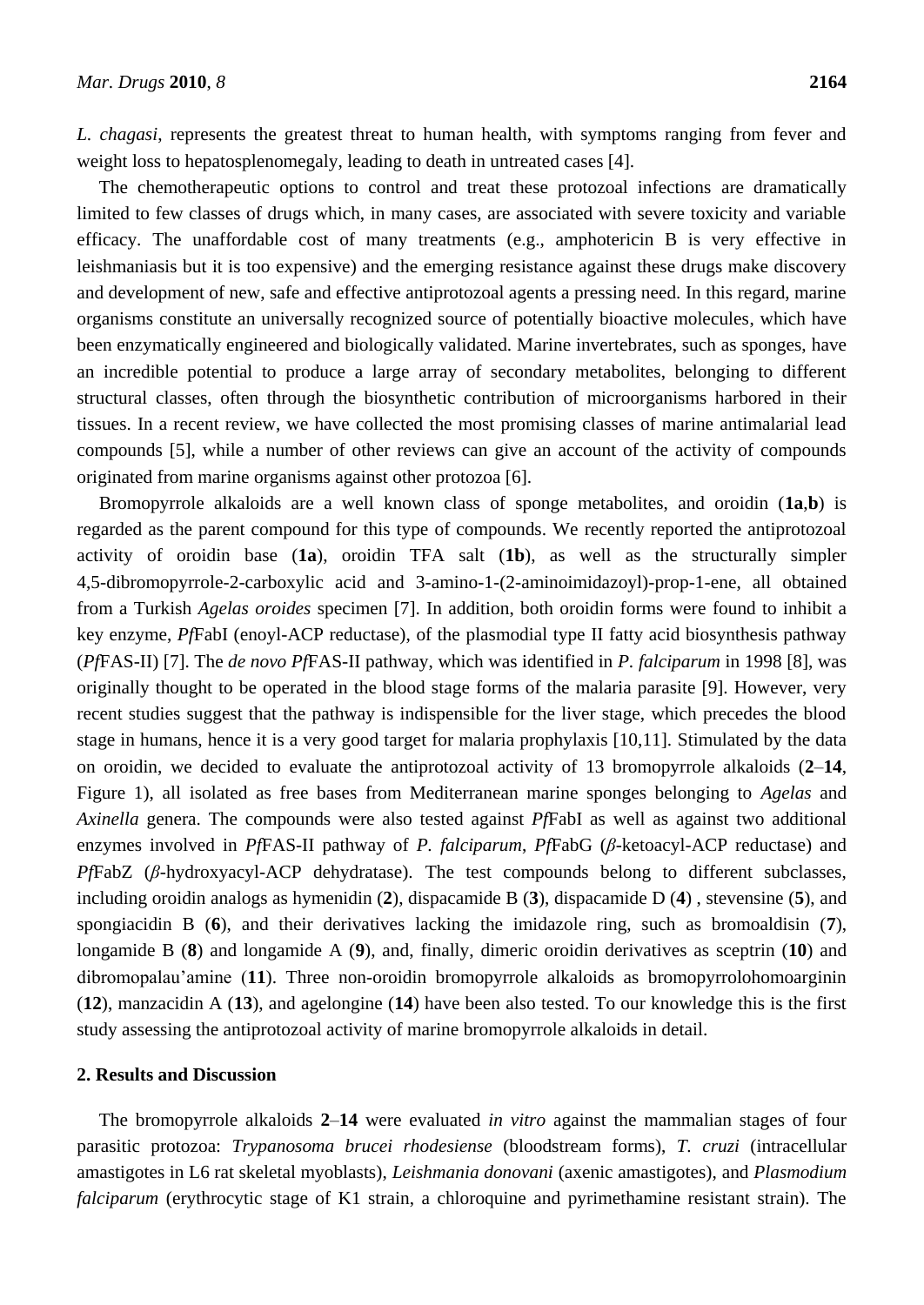toxicity on mammalian cells was assessed against L6 cells, a primary cell line derived from rat skeletal myoblasts.



**Figure 1.** The chemical structures of bromopyrrole alkaloids **1**–**14**.

Results compiled in Table 1 show that all compounds, except longamide A (**9**), displayed some activity against African trypanosome, *T. brucei rhodesiense*. The highest inhibition activity against this parasite was shown by dibromopalau'amine (11) ( $IC_{50} = 0.46 \mu g/mL$ ), followed by longamide B (8)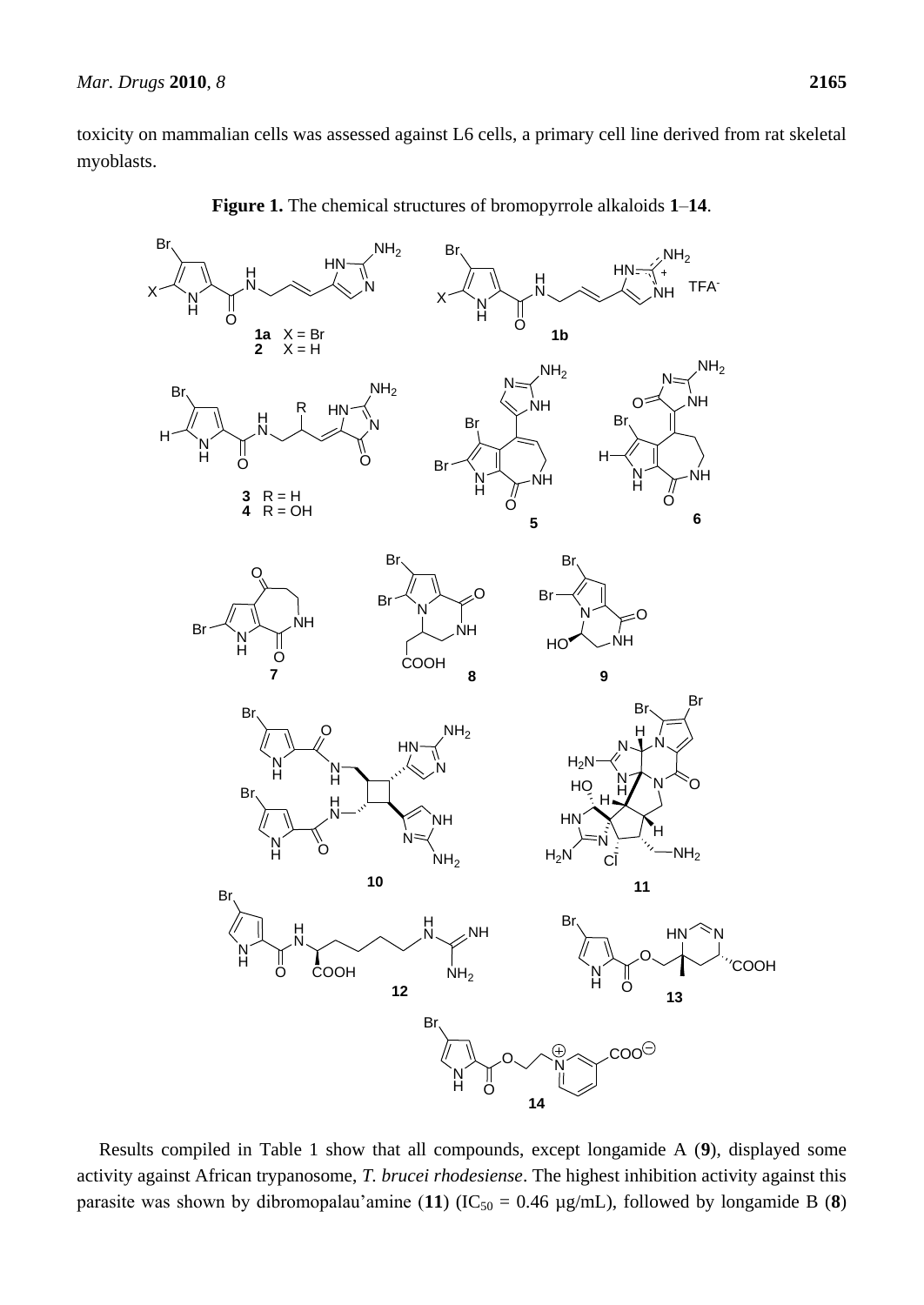$(IC_{50} = 1.53 \text{ µg/mL})$ , and then by sceptrin  $(10) (IC_{50} = 9.71 \text{ µg/mL})$  and spongiacidin B  $(6)$  $(IC<sub>50</sub> = 13.58 \text{ µg/mL})$ . The potency of the remaining alkaloids was moderate (25.35 to 77.64  $\mu$ g/mL). The activity against American trypanosome, *T. cruzi*, was much less pronounced or completely absent even at the highest test concentrations (90  $\mu$ g/mL). Interestingly, the compounds with the highest *T. b. rhodesiense* activity (dibromopalau'amine (**11**), longamide B (**8**), sceptrin (**10**), and spongiacidin B (**6**)) plus hymenidin (**2**) were also the only low active alkaloids against *T. cruzi*  $(IC_{50}$  values > 33.03  $\mu$ g/mL).

The majority of alkaloids also showed growth inhibition activity against *Leishmania donovani* and the most remarkable activity was shown by dibromopalau'amine  $(11)$   $(IC_{50}$  value 1.09  $\mu$ g/mL) and longamide B (8) ( $IC_{50} = 3.85 \text{ µg/mL}$ ). These activities are quite interesting since they fall almost in the same order of potency of the reference compound, miltefosine  $(IC_{50} = 0.21 \mu g/mL)$ . All the other alkaloids were much less active than **11** and **8**, while three compounds, dispacamide B (**2**), bromoaldisin (**7**), and longamide A (**9**), were completely inactive.

Except for dispacamide D (**4**), bromoaldisin (**7**) longamide A (**9**) and manzacidin A (**13**), all the tested bromopyrrole alkaloids showed antiplasmodial activity against the multiple-drug resistant K1 strain of *P. falciparum*. The most potent compounds were spongiacidin B (6) (IC<sub>50</sub> = 1.09 µg/mL), dispacamide B (3) (IC<sub>50</sub> = 1.34 µg/mL) and dibromopalau'amine (11) (IC<sub>50</sub> = 1.48 µg/mL), all of them exhibiting a significant activity in the very low µg/mL range. In comparison to the other parasites, the IC50 values of the remaining active alkaloids against *P. falciparum* were smaller (1.09–12.54 µg/mL).

When tested against mammalian (L6) cells (Table 1), only dibromopalau'amine (**11**) and longamide B (8) appeared to be associated with some toxicity ( $CC_{50}$  values of 4.46 and 9.94  $\mu$ g/mL, respectively). The selectivity index (SI, calculated by dividing the  $CC_{50}$  value against L6 cells to the  $IC_{50}$  value against the parasite) of dibromopalau'amine (**11**) for *T. brucei rhodesiense* was about 10. However, the SI values for *L. donovani* or *P. falciparum* were around 3–4, indicating a narrow therapeutic window. The  $CC_{50}$  values of longamide B (8) against mammalian cells were not much higher than its  $IC_{50}$ values against *T. brucei rhodesiense* and *L. donovani*, again implying low selectivity indices (6.5 for *T. brucei rhodesiense*, and 2.6 against *L. donovani*). On the contrary, the CC<sub>50</sub> value of spongiadicin B (**6**) towards L6 cells is about 30-times higher  $(CC_{50} = 35.6 \mu g/mL)$  than that against *P. falciparum*, while dispacamide B is devoid of any cytotoxicity at the highest test concentration (90 µg/mL). These data unambiguously suggested that spongiacidin B (**6**) and dispacamide B (**3**) exhibited a selective antiplasmodial activity with  $IC_{50}$  values of 1.34 and 1.09 µg/mL and SI values of  $32.7$  and  $>67.2$ , respectively.

Stimulated by data about the inhibitory activity of oroidin (**1**) against the *P. falciparum Pf*FabI enzyme [7], we evaluated the activity of all the bromopyrrole alkaloids **2**–**14** against three key enzymes involved in the fatty acid pathway (FAS-II) of *P. falciparum*, namely *Pf*FabI, *Pf*FabG and *PfFabZ*. None of the test compounds showed activity ( $IC_{50} > 30 \mu g/mL$ ) against *PfFabI* and *PfFabG*, while a single compound, namely bromopyrrolohomoarginin (**12**), showed a very significant activity  $(IC_{50} = 0.28 \text{ µg/mL})$  against *PfFabZ*. Since this activity is identical with that of the reference compound, (-)-epigallocatechin gallate ( $IC_{50} = 0.32$  µg/mL), it is surely worthy of further investigation.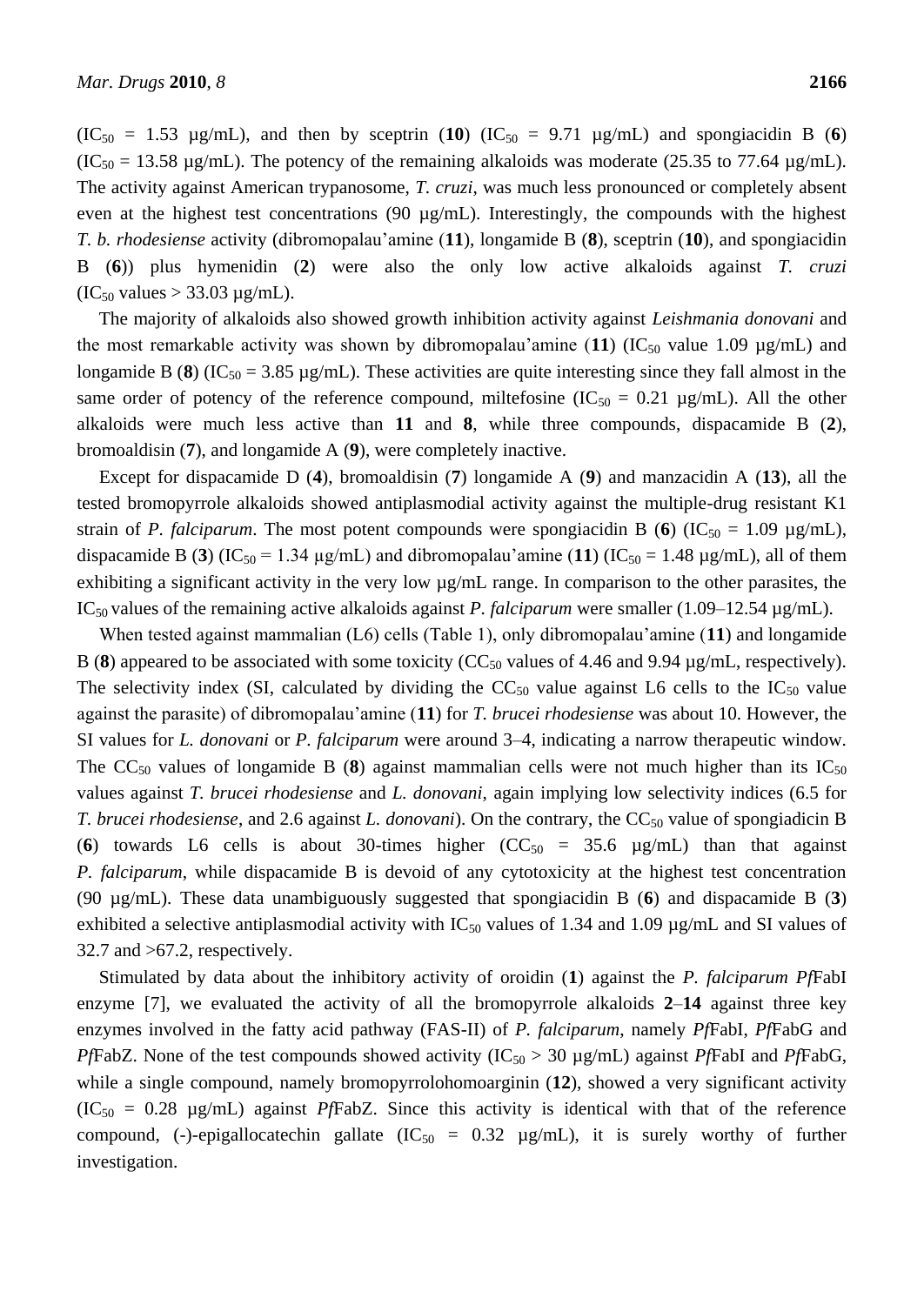| Compound                | T. b.              | T.          | L.                 | <b>P.</b>            | Cytotoxicity         |
|-------------------------|--------------------|-------------|--------------------|----------------------|----------------------|
|                         | rhodesiense        | cruzi       | donovani           | falciparum           | L6 cells             |
| 1a                      | 17.30 <sup>1</sup> | $>30^{1}$   | $>30^{1}$          | 3.90 <sup>1</sup>    | 88.60 <sup>1</sup>   |
| 1 <sub>b</sub>          | 12.20 <sup>1</sup> | $>30^{1}$   | 15.40 <sup>1</sup> | 7.90 <sup>1</sup>    | 76.40 <sup>1</sup>   |
| $\boldsymbol{2}$        | 77.64              | 73.10       | 29.87              | 12.54                | 75.73                |
| 3                       | 40.12              | >90         | >90                | 1.34                 | >90                  |
| $\overline{\mathbf{4}}$ | 68.25              | >90         | 53.75              | $>20$                | >90                  |
| 5                       | 25.34              | >90         | 75.86              | 4.88                 | >90                  |
| 6                       | 13.48              | 72.25       | 41.59              | 1.09                 | 35.61                |
| 7                       | 61.48              | >90         | >90                | >20                  | >90                  |
| 8                       | 1.53               | 33.03       | 3.85               | 7.46                 | 9.94                 |
| 9                       | >90                | >90         | >90                | $>20$                | >90                  |
| 10                      | 9.71               | 60.08       | 51.58              | 11.08                | >90                  |
| 11                      | 0.46               | 68.88       | 1.09               | 1.48                 | 4.46                 |
| 12                      | 67.13              | >90         | 34.49              | $>20$                | 62.32                |
| 13                      | 73.76              | >90         | 75.83              | >20                  | >90                  |
| 14                      | 49.96              | $>90$       | 43.22              | 11.18                | >90                  |
| <b>Standards</b>        | $0.004$ $^{\rm a}$ | $0.312^{b}$ | $0.206$ $\degree$  | $0.065$ <sup>d</sup> | $0.005$ <sup>e</sup> |

**Table 1.** In vitro antiprotozoal and cytotoxic activities of bromopyrroles  $1-14$ . The IC<sub>50</sub> (protozoa) and  $CC_{50}$  (L6 cells) values are in  $\mu$ g/mL and represent the average of at least two independent assays performed in duplicates.

Standard compounds: <sup>a</sup> Melarsoprol, <sup>b</sup> Benznidazole, <sup>c</sup> Miltefosine, <sup>d</sup> Chloroquine, <sup>e</sup> Podophyllotoxin. <sup>1</sup> These results are from our earlier study [7].

Bromopyrrole alkaloids constitute a family of typically marine alkaloids and represent a fascinating example of the chemical diversity of secondary metabolites elaborated by marine invertebrates. Indeed, about 160 members of this class have been isolated so far from more than 20 different sponges of various genera, essentially belonging to Agelasidae, Axinellidae, and Halichondridae families. Oroidin (**1a**,**b**) is considered the parent compound of this family and many bromopyrrole alkaloids possessing a pyrrole-imidazole structure can be conceived as derivatives of the  $C_{11}N_5$  skeleton of oroidin. In a recent review [12], we have proposed the following classification of these alkaloids according to their structures: (a) oroidin-like linear monomers; (b) polycyclic oroidin derivatives (including six different oroidin cyclization modes); (c) simple or rearranged oroidin-like dimers or higher oligomers; (d) non-oroidin bromopyrrole alkaloids. In the current study, all the above structural classes of bromopyrrole alkaloids were represented. Indeed, hymenidin (**2**), dispacamides B (**3**) and D (**4**) belong to the class of oroidin-like linear monomers; stevensine (**5**) and spongiacidin B (**6**) belong to the class of polycyclic oroidin derivatives; sceptrin (**10**) and dibromopalau'amine (**11**) are oroidinlike dimers [13], while the six remaining alkaloids (**7**–**9**, **12**–**14**) belong to the class of non-oroidin bromopyrroles, although some of them (**7**–**9**) appear to be strictly related to oroidin-like compounds, from which they differ for the lack of the imidazole ring. Manzacidin A (**13**) and agelongine (**14**) are characterized by an ester linkage in place of the amide linkage between the bromopyrrole unit and the remaining part of the molecule.

The interest in bromopyrrole alkaloids has been particularly raised by the number of different promising bio/pharmacological activities associated with them. Focusing on compounds evaluated in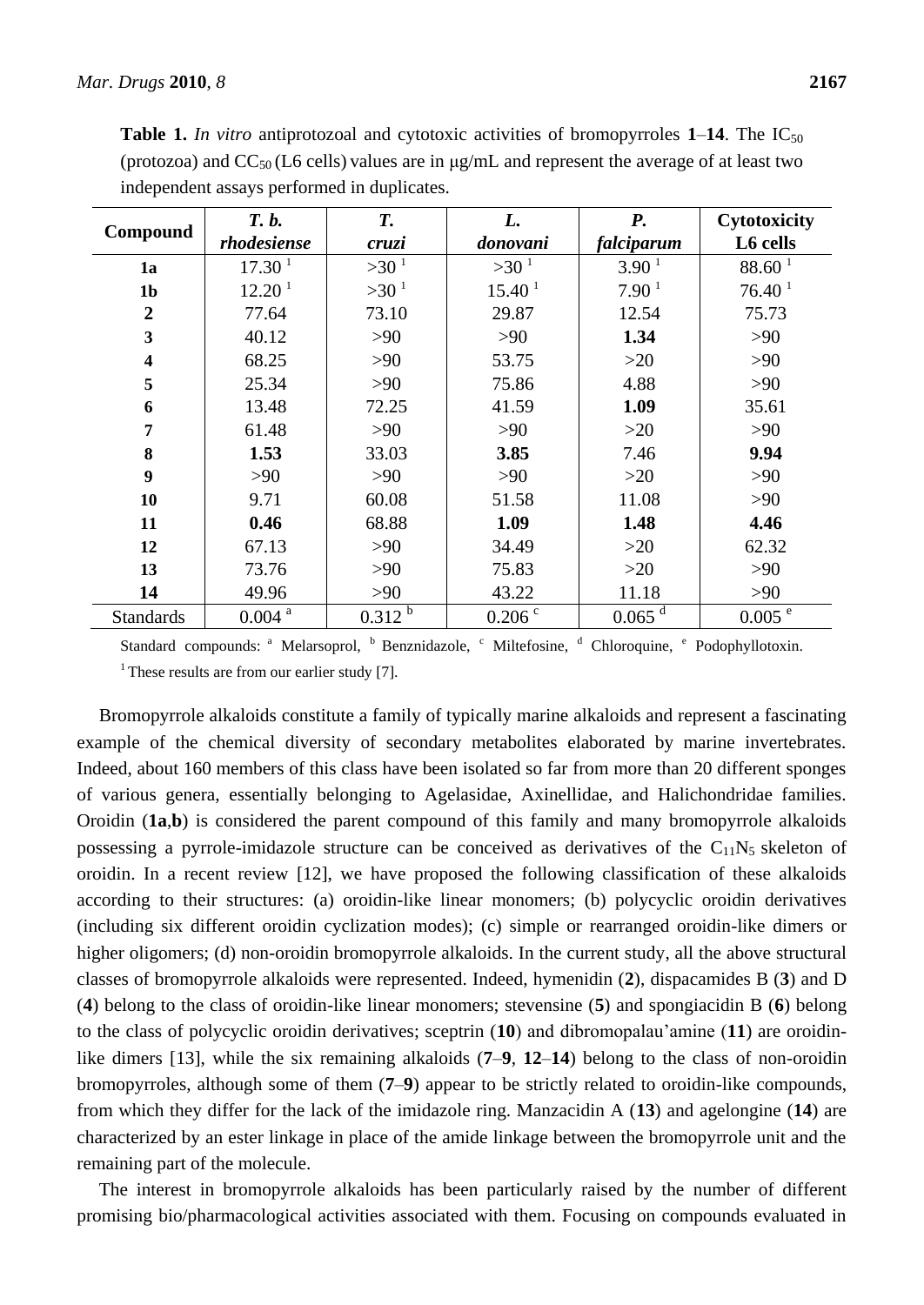the present study: dispacamides (**3**,**4**) have been reported to possess a selective anti-histamine activity [14,15]; hymenidin (**2**) [16] and agelongine (**14**) [17] were reported as anti-serotonergic agents; dibrompalau'amine (**11**) showed immunosuppressive properties [18]; sceptrin (**10**) proved to be an antibacterial and antifungal agent [19]. A very recent study reports on its inhibitory activity on the cell motility of several cancer cell lines, without cytotoxicity, with potential application in human diseases as cancer and chronic inflammation [20].

In the present study, a reasonable number of bromopyrrole alkaloids have been tested for growth inhibitory activity against a panel of parasitic protozoa. In the first glance, the detected antiprotozoal activities do not appear to be associated to a specific structural class. For example, a good inhibitory activity against *Trypanosoma brucei rhodesiense* and *Leishmania donovani* has been shown by an oroidin dimer (dibromopalau'amine) (**11**) and by a non-oroidin alkaloid (longamide B) (**8**). However, there are some conclusions to be drawn for the growth inhibitory activities of the metabolites towards these two parasites. Oroidin (**1a**) or its TFA salt (**1b**), which contain two bromine atoms on the pyrrole ring are more active [7] than the related monobromo compounds **2**–**4**. This might indicate the importance of two Br atoms on adjacent pyrrole carbons for activity against *T. brucei rhodiense* and *Leishmania*. The most active trypanocidal and leishmanicidal compounds are an oroidin dimer (dibromopalau'amine (**11**) and a non-oroidin alkaloid (longamide B) (**8**). The existence of two bromine groups in **11** might have some impact on its bioactivity. The second most active compound longamide B (**8**) differs from the inactive longamide A (**9**), which was completely inactive against any protozoan parasite, by the presence of a carboxymethyl function. It appears that this group might also be responsible for the cytotoxicity of **8**, since **9** is also non-toxic.

The best antimalarial activity has been exhibited by a linear oroidin-like compound (dispacamide B) (**3**), by a polycyclic oroidin derivative (spongiacidin B) (**6**), and by an oroidin dimer (dibromopalau'amine) (**11**). The structural similarity within the series of molecules tested in this study allows the formulation of some preliminary structure-activity relationships also for the antimalarial activity. The two most potent antimalarial alkaloids, dispacamide B (**3**) and spongiacidin B (**6**) show an oroidin-like structure with oxidation of the aminoimidazole to aminoimidazolone (alkylidene glycocyamidine) ring. The clear positive impact of this structural feature becomes even more obvious when these compounds are compared with closely related analogs. The much less active hymenidin (**2**) differs from dispacamide B (**3**) just by the oxidation of the aminoimidazole ring. The same relationship connects spongiacidin B (**6**) and stevensine (**5**), which is almost five-times less active than the former. Moreover, when compared with oroidin, both compounds **3** and **6** appear to display better antimalarial potency (Table 1). The low activity of dispacamide D (**4**) indicates that the presence of an hydroxyl group within the linear alkyl chain is unfavorable for the antimalarial activity. The comparison of antimalarial potencies of spongiacidin B (**6**) and bromoaldisin (**7**) clearly indicates that the imidazoletype ring must play a pivotal role for the antimalarial activity.

The malaria parasite undergoes two life stages in the human body, a liver stage, followed by short cycles of the erythrocytic (blood) stage. Lately, the liver phase of the infection is gaining more attention as its inhibition provides a causal prophylaxis, *i.e.*, prevents the blood stage infection and the clinical symptoms of the disease**.** It has been recently demonstrated that liver stage malaria parasites exhibit an absolute requirement for *de novo* FAS-II pathway. The deletion or inhibition of critical elongation enzymes such as FabI or FabZ enzymes results in the inability to cause a erythrocytic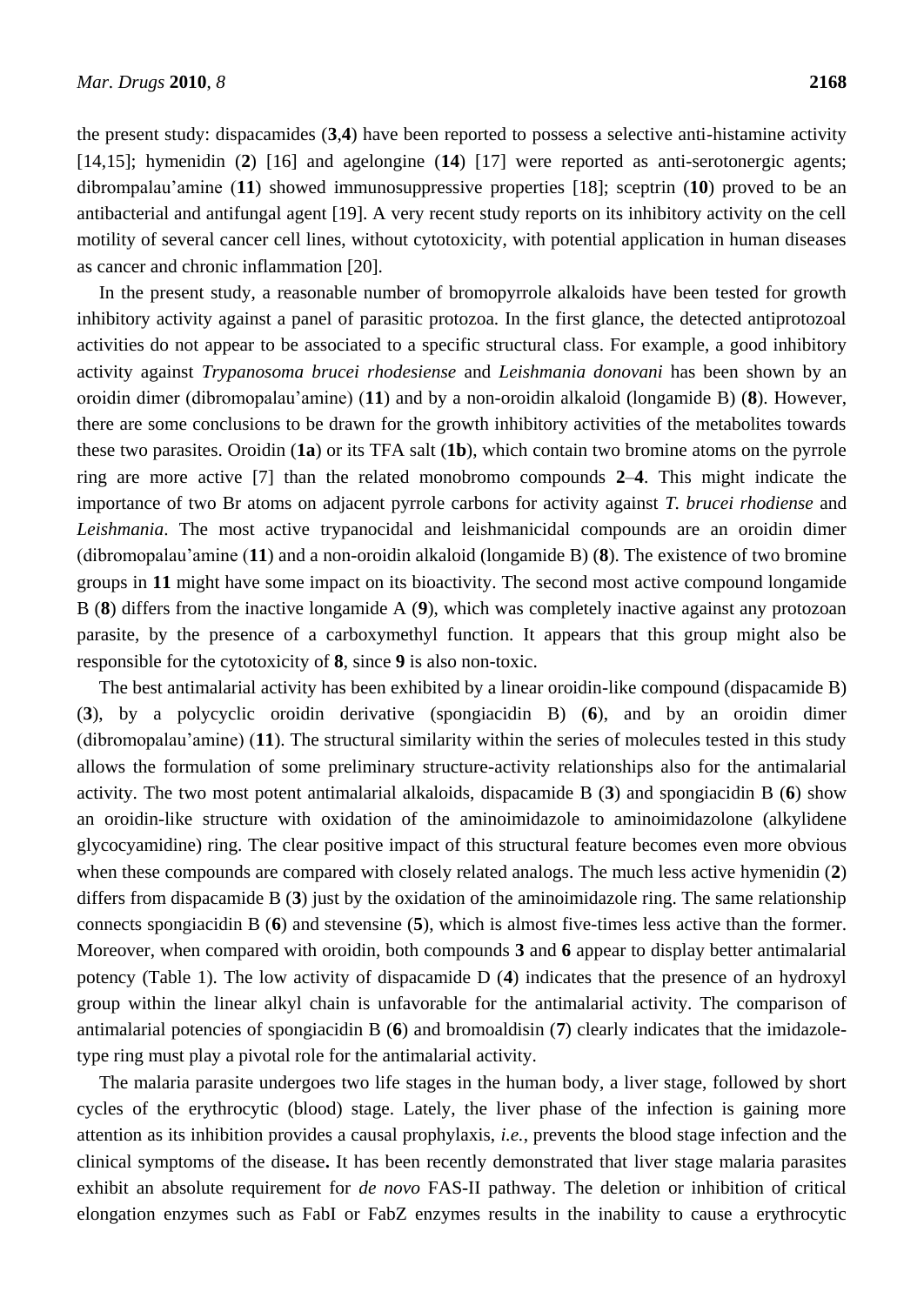infection, hence death of the parasite [10,11]. Thus, FAS-II pathway has become an ideal target for malaria prophylaxis.

In a previous project, we identified both oroidin base (**1a**) and its salt (**1b**) as potent *Pf*FAbI inhibitors [7]. In the current study, none of the compounds inhibited the *Pf*FabI (enoyl-ACP reductase) enzyme. This again might indicate the importance of two *o*-positioned bromine atoms in oroidin-like compounds for *Pf*FabI inhibitory activity. However, several compounds contain such functionality in their structures, suggesting that structural requirements to inhibit the *Pf*FabI enzyme are likely to be more complex. Notably, only bromopyrrolohomoarginin (**12**), showed a very significant activity against another crucial *Pf*FAS-II enzyme *Pf*FabZ*.* Due to its inhibitory activity against this enzyme, compound **12** might have potential in malaria prophylaxis.

# **3. Experimental Section**

# *3.1. Isolation of compounds* **2**–**14**

Compounds **2**–**14** were isolated as free bases from different sponges belonging to the genera *Agelas* and *Axinella*, using different chromatographic techniques, as described previously, and characterized by means of spectroscopic techniques. Sceptrin (**10**), hymenidin (**2**), dispacamides B (**3**) and D (**4**) have been obtained from four different *Agelas* sponges (*A. conifera*, *A. clathrodes*, *A. longissima*, *A. dispar*) [14,15]. Stevensine (**5**), spongiacidin B (**6**), bromoaldisin (**7**), dibromopalau'amine (**11**), compound **12** and manzacidin A (**13**) have been obtained from *Axinella verrucosa* [21]. Longamide A (**9**) has been obtained from *Agelas longissima* [22], longamide B (**8**) has been obtained from *Agelas dispar* [23]. Agelongine (**14**) was initially obtained from *Agelas longissima* [17], however, it has been later found as component of the polar fractions of practically all the *Agelas* and *Axinella* species investigated in our laboratory so far. The purity of all these compounds (>95%) was confirmed by  ${}^{1}$ H- and  ${}^{13}$ C-NMR.

## *3.2. Activity against* Plasmodium falciparum

*In vitro* activity against erythrocytic stages of *P. falciparum* was determined by a modified  $[^3H]$ -hypoxanthine incorporation assay [24] using the chloroquine- and pyrimethamine-resistant K1 strain and the standard drug chloroquine. Briefly, parasite cultures incubated in RPMI 1640 medium with 5% Albumax (without hypoxanthine) were exposed to serial drug dilutions in microtiter plates. After 48 h of incubation at 37 °C in a reduced oxygen atmosphere, 0.5  $\mu$ Ci <sup>3</sup>H-hypoxanthine was added to each well. Cultures were incubated for a further 24 h before they were harvested onto glass-fiber filters and washed with distilled water. The radioactivity was counted using a Betaplate<sup>TM</sup> liquid scintillation counter (Wallac, Zurich, Switzerland). The results were recorded as counts per minute (CPM) per well at each drug concentration and expressed as percentage of the untreated controls.  $IC_{50}$  values were calculated from graphically plotted dose-response curves. Each  $IC_{50}$  value obtained is the mean of at least two separate experiments performed in duplicate (the variation is maximum 20%).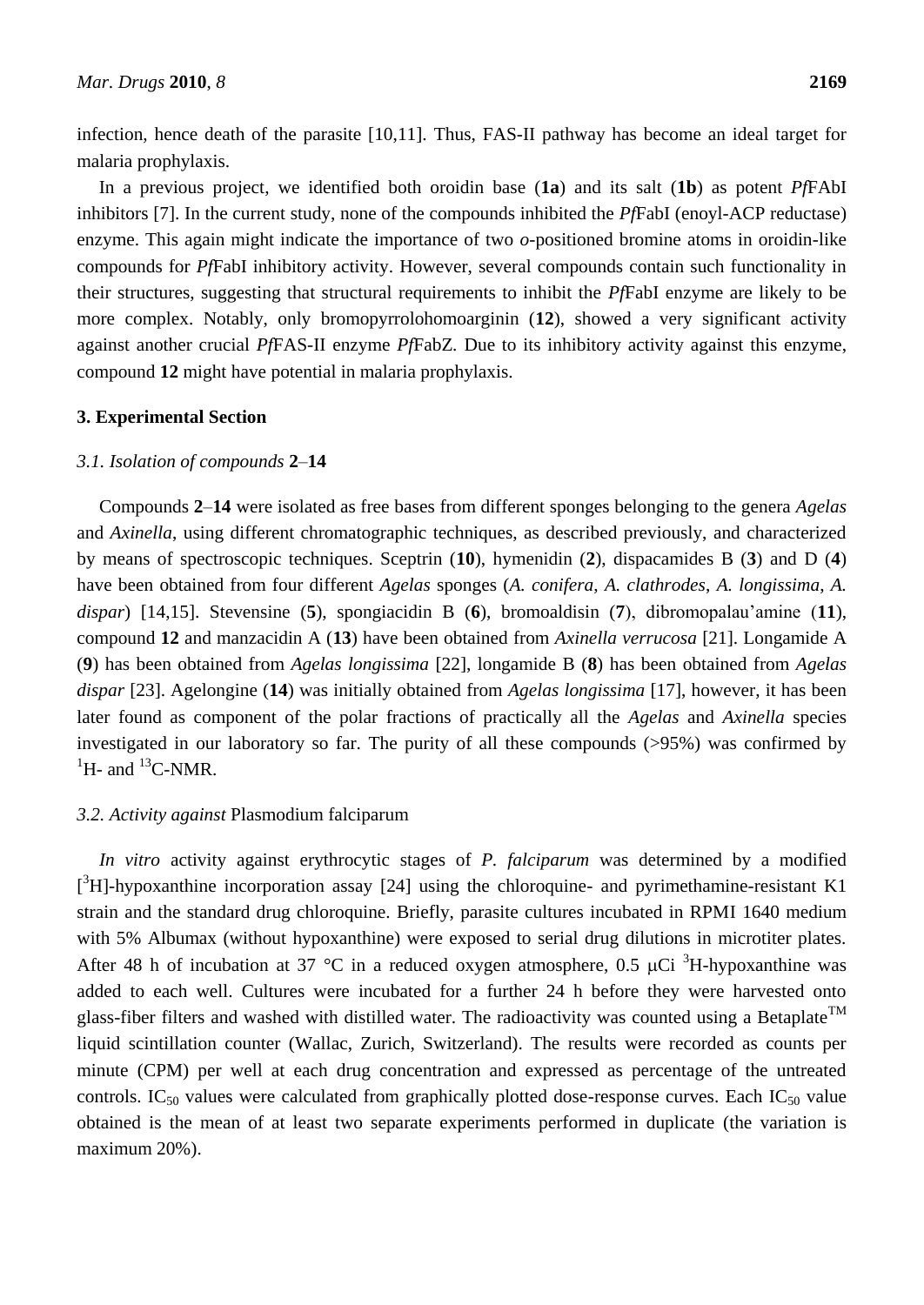#### *3.3. Activity against* Trypanosoma brucei rhodesiense

STIB 900 strain of *T. b. rhodesiense* and the standard drug melarsoprol were used for the assay [25]. Minimum Essential Medium (50 μL) supplemented with 25 mM HEPES, 1g/L additional glucose, 1% MEM non-essential amino acids  $(100\times)$ , 0.2 mM 2-mercaptoethanol, 1mM Na-pyruvate and 15% heat inactivated horse serum was added to each well of a 96-well microtiter plate [26]. Serial drug dilutions of seven 3-fold dilution steps covering a range from 90 to 0.123 μg/mL were prepared. Then 10<sup>4</sup> bloodstream forms of *T. b. rhodesiense* STIB 900 in 50 μL was added to each well and the plate incubated at 37 °C under a 5 %  $CO<sub>2</sub>$  atmosphere for 72 h. 10 µL of a resazurin solution (12.5 mg) resazurin dissolved in 100 mL double-distilled water) was then added to each well and incubation continued for a further 2–4 h. Then the plates were read in a Spectramax Gemini XS microplate fluorometer (Molecular Devices Cooperation, Sunnyvale, CA, USA) using an excitation wavelength of 536 nm and an emission wavelength of 588 nm. Data were analyzed using the microplate reader software Softmax Pro (Molecular Devices Cooperation, Sunnyvale, CA, USA). Each  $IC_{50}$  value obtained is the mean of at least two separate experiments performed in duplicate (the variation is maximum 20%).

## *3.4. Activity against* Trypanosoma cruzi

Rat skeletal myoblasts (L6 cells) were seeded in 96-well microtitre plates at 2000 cells/well in 100 μL RPMI 1640 medium with 10% FBS and 2 mM l-glutamine. After 24 h the medium was removed and replaced by 100 μl per well containing 5000 trypomastigote forms of *T. cruzi* Tulahuen strain C2C4 containing the β-galactosidase (Lac Z) gene [27]. After 48 h, the medium was removed from the wells and replaced by 100 μl fresh medium with or without a serial drug dilution of seven 3-fold dilution steps covering a range from 90 to 0.123 μg/mL. After 96 h of incubation the plates were inspected under an inverted microscope to assure growth of the controls and sterility. Then the substrate CPRG/Nonidet (50 μl) was added to all wells. A color reaction developed within 2–6 h and could be read photometrically at 540 nm. Data were transferred into the graphic programme Softmax Pro (Molecular Devices), which calculated  $IC_{50}$  values. Each  $IC_{50}$  value obtained is the mean of at least two separate experiments performed in duplicate (the variation is max. 20%). Benznidazole was the standard drug used.

## *3.5. Activity against* Leishmania donovani

Amastigotes of *L. donovani* strain MHOM/ET/67/L82 were grown in axenic culture at 37 °C in SM medium at pH 5.4 supplemented with 10% heat-inactivated fetal bovine serum under an atmosphere of 5% CO<sub>2</sub> in air. One hundred μL of culture medium with  $10<sup>5</sup>$  amastigotes from axenic culture with or without a serial drug dilution were seeded in 96-well microtiter plates. Serial drug dilutions covering a range from 90 to 0.123 μg/mL were prepared. After 72 h of incubation the plates were inspected under an inverted microscope to assure growth of the controls and sterile conditions. 10 µL of a resazurin solution (12.5 mg resazurin dissolved in 100 mL double-distilled water) [28] was then added to each well and the plates incubated for another 2 h. Then the plates were read in a Spectramax Gemini XS microplate fluorometer using an excitation wavelength of 536 nm and an emission wavelength of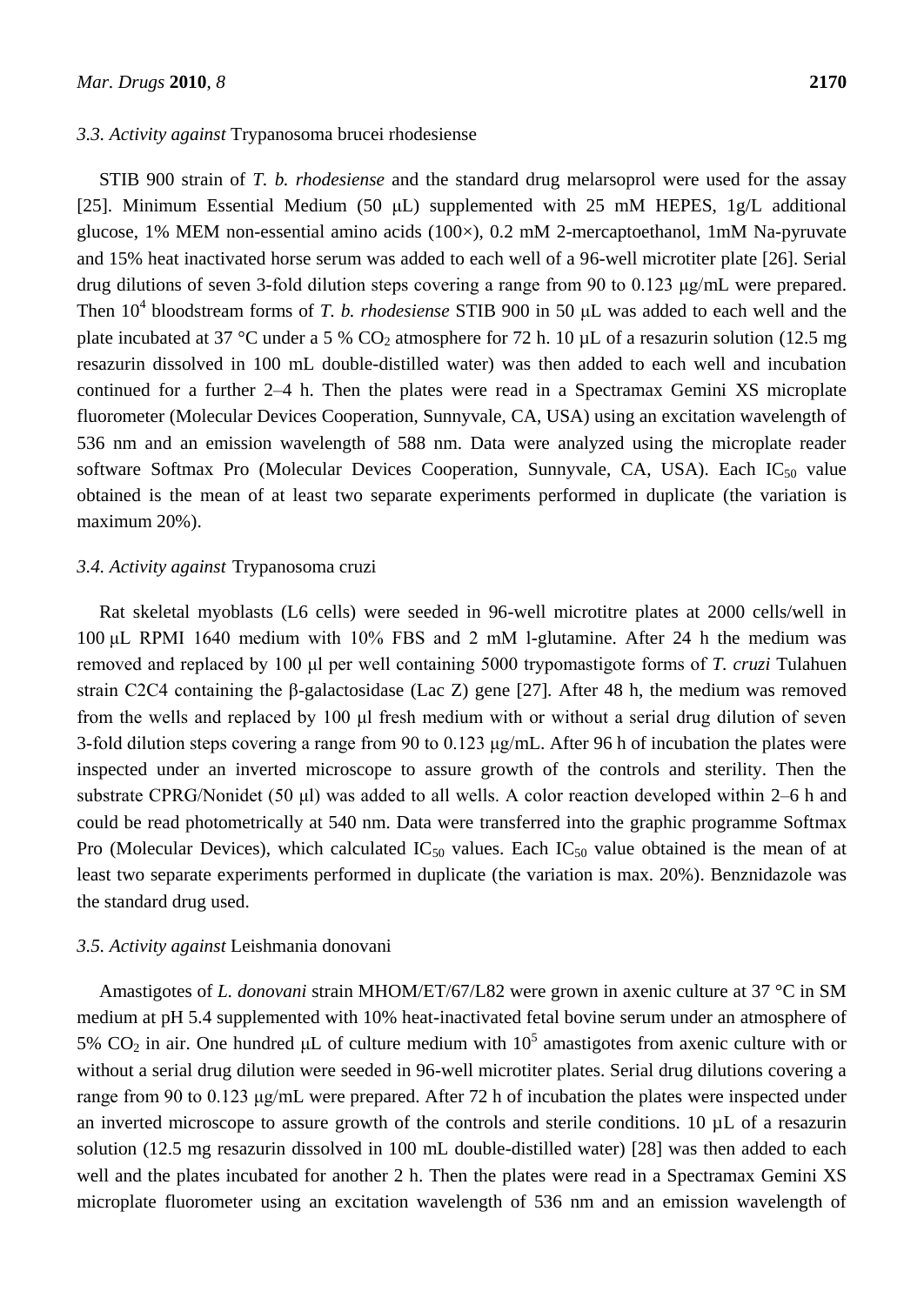588 nm. Data were analyzed using the software Softmax Pro. Decrease of fluorescence (=inhibition) was expressed as percentage of the fluorescence of control cultures and plotted against the drug concentrations. From the sigmoidal inhibition curves the  $IC_{50}$  values were calculated. Each  $IC_{50}$  value obtained is the mean of at least two separate experiments performed in duplicate (the variation is max. 20%). Miltefosine was used as a reference drug.

## *3.6. Cytotoxicity against L6-cells*

Assays were performed in 96-well microtiter plates, each well containing 100 μL of RPMI 1640 medium supplemented with 1% L-glutamine (200 mM) and 10% fetal bovine serum, and  $4 \times 10^4$  L-6 cells (a primary cell line derived from rat skeletal myoblasts). Serial drug dilutions of seven 3-fold dilution steps covering a range from 90 to 0.123 μg/mL were prepared. After 72 h of incubation the plates were inspected under an inverted microscope to assure growth of the controls and sterile conditions. 10 μl of a resazurin solution (12.5 mg resazurin dissolved in 100 mL distilled water) was then added to each well and the plates incubated for another 2 h. Then the plates were read with a Spectramax Gemini XS microplate fluorometer using an excitation wavelength of 536 nm and an emission wavelength of 588 nm. Data were analyzed using the microplate reader software Softmax Pro. Each  $CC_{50}$  value obtained is the mean of at least two separate experiments performed in duplicate. Podophyllotoxin was the standard drug used.

#### *3.7. PfFAS-II enzyme inhibition assays*

Expression and purification of the *Pf*Fab enzymes as well as the assays were performed as described [29]. The enzyme inhibition was monitored using a Perkin Elmer Envision 2101 Multilabel Reader. Measurements were carried out in Nundron Surface sterile 96-well plates, using 20 mM Hepes and 150 mM NaCl at pH 7.4. Compounds were dissolved in DMSO (maximum final concentration 1%). A dilution series of 50 μg/mL to 0.0005 μg/mL of dissolved compounds was measured. For *PfFabI*, 400 μM NADH (cofactor, Sigma) was added to 2 μg enzyme and reaction started by addition of 300 μM crotonyl-CoA (substrate, Sigma). The change of absorbance of the mixture was recorded spectrophotometrically at 340 nm for 40 minutes. Triclosan was used as a positive control and was analyzed the same way. For *Pf*FabG 400 μM NADPH (cofactor, Fluka) was added to 0.5 µg enzyme and reaction started by addition of 300 μM acetoacetyl-CoA (substrate, Sigma). The change of absorbance of the mixture was recorded spectrophotometrically at 340 nm for 20 minutes. (-)-Epigallocatechin gallate (Sigma) was used as a positive control and was analyzed the same way. For *Pf*FabZ, 600 μM crotonoyl-CoA (substrate, Sigma) was added to 0.5 µg enzyme. The change of absorbance of the mixture was recorded spectrophotometrically at 260 nm for 20 minutes.  $(-)$ -Epigallocatechin gallate was used as a positive control. IC<sub>50</sub> values were estimated from graphically plotted dose-response curves. Each  $IC_{50}$  value obtained is the mean of at least two separate experiments performed in duplicate.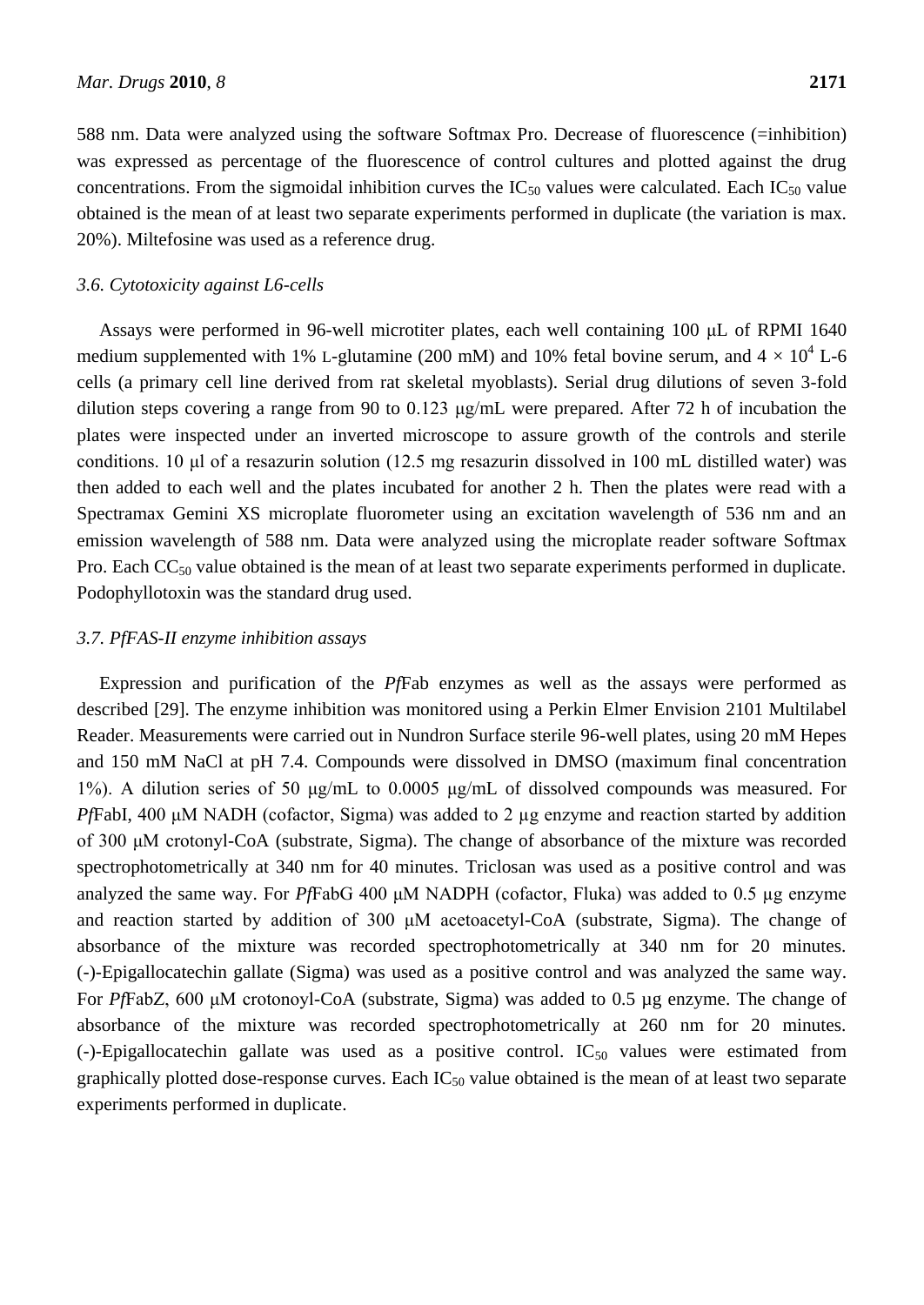## **4. Conclusions**

The present study constitutes the first report on the wide-spectrum antiprotozoal activity of bromopyrrole alkaloids, one of the best known and chemically diverse classes of marine alkaloids. We have identified dispacamide B (**3**) and spongiacidin B (**6**) as antimalarial lead compounds, with significant activity and low or no toxicity towards mammalian cells. Our data indicated that dibromopalau'amine (**11**) and longamide B (**8**) are potent trypanocidal and antileishmanial agents, with narrower therapeutic windows. These lead compounds could be converted to more selective and more potent trypanocidal antiprotozoal drugs by medicinal chemistry approach. The preliminary structure-activity relationships deduced should encourage further studies aimed at investigating their mechanisms of action as well as at optimizing their antiprotozoal activities. The availability of tens of other natural bromopyrroles and the possibility of obtaining some non-natural derivatives through total synthesis (model total syntheses for dispacamide B [30] and longamide B [31] have been reported) could be particularly helpful to this aim.

## **Acknowledgements**

This work was supported by MIUR (PRIN2008: Leads ad Attività Antimalarica di Origine Naturale: Isolamento, Ottimizzazione e Valutazione Biologica). Mass and NMR spectra were recorded at the "Centro di Ricerca Interdipartimentale di Analisi Strumentale" of the University of Naples "Federico II".

## **References**

- 1. Data taken from Malaria Foundation International. http://www.malaria.org and linked sites. (accessed on 3 May 2010).
- 2. Brun, R.; Blum, J.; Chappuis, F.; Burri, C. Human African trypanosomiasis. *Lancet* **2010**, *375*, 148–159.
- 3. Bern, C.; Maguire, J.H.; Alvar, J. Complexities of Assessing the Disease Burden Attributable to Leishmaniasis. *PLoS Neglect. Trop. D* **2008**, *2*, e313.
- 4. Reithinger, R. Leishmaniases' burden of disease: ways forward for getting from speculation to reality. *Plos Neglect. Trop. D* **2008**, *2*, e285.
- 5. Fattorusso, E.; Taglialatela-Scafati, O. Marine Antimalarials. *Mar. Drugs* **2009**, *7*, 130–152.
- 6. Mayer, A.M.; Rodriguez, A.D.; Berlinck, R.G.; Hamann, M.T. Marine pharmacology in 2005–6: Marine compounds with anthelmintic, antibacterial, anticoagulant, antifungal, anti-inflammatory, antimalarial, antiprotozoal, antituberculosis, and antiviral activities; affecting the cardiovascular, immune, and nervous systems and other miscellaneous mechanisms of action. *Biochim. Biophys. Acta* **2009**, *1790*, 283–308.
- 7. Tasdemir, D.; Topaloglu, B.; Perozzo, R.; Brun, R.; O'Neill, R.; Carballeira, N.M.; Zhang, X.; Tonge, P.J.; Linden, A.; Ruedi, P. Marine natural products from the Turkish sponge *Agelas oroides* that inhibit the enoyl reductases from *Plasmodium falciparum*, *Mycobacterium tubercolosis* and *Escherichia coli*. *Bioorg. Med. Chem.* **2007**, *15*, 6834–6845.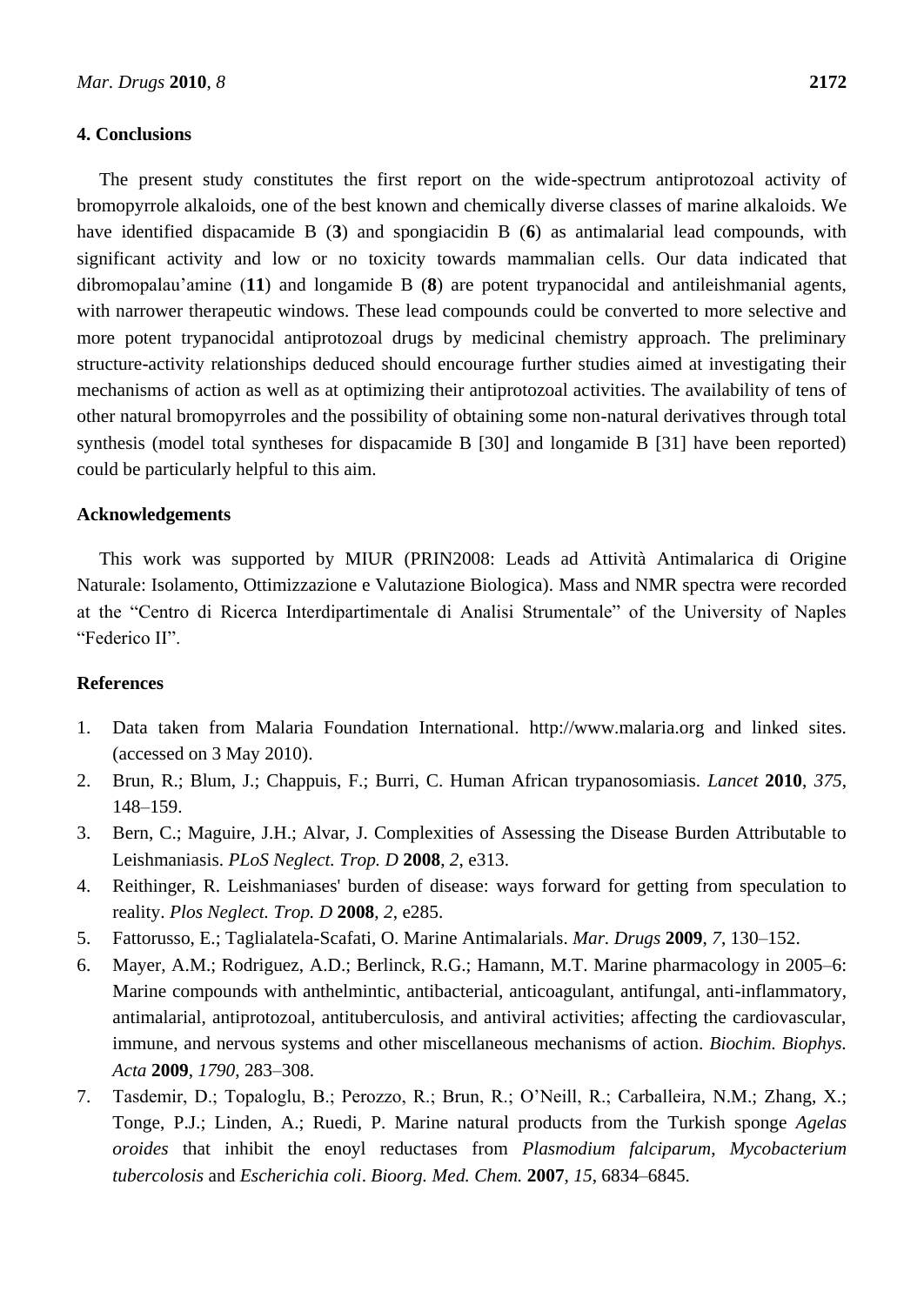- 8. Waller, R.F.; Keeling, P.J.; Donald, R.G.; Striepen, B.; Handman, E.; Lang-Unnasch, N.; Cowman, A.F.; Besra, G.S.; Roos, D.S.; McFadden, G.I. Nuclear-encoded proteins target to the plastid in *Toxoplasma gondii* and *Plasmodium falciparum*. *Proc. Natl. Acad. Sci. USA* **1998**, *95*, 12352–12357.
- 9. Surolia, N.; Surolia, A. Triclosan offers protection against blood stages of malaria by inhibiting enoyl-ACP reductase of *Plasmodium falciparum*. *Nat. Med*. **2001**, *7*, 167–173.
- 10. Vaughan, A.M.; O'Neill, M.T.; Tarun, A.S.; Camargo, N.; Phuong, T.M.; Aly, A.S.; Cowman, A.F.; Kappe, S.H. Type II fatty acid synthesis is essential only for malaria parasite late liver stage development. *Cell. Microbiol*. **2009**, *11*, 506–520.
- 11. Yu, M.; Kumar, T.R.; Nkrumah, L.J.; Coppi, A.; Retzlaff, S.; Li, C.D.; Kelly, B. J.; Moura, P.A.; Lakshmanan, V.; Freundlich, J.S.; Valderramos, J.C.; Vilcheze, C.; Siedner, M.; Tsai, J.H.; Falkard, B.; Sidhu, A.B.; Purcell, L.A.; Gratraud, P.; Kremer, L.; Waters, A.P.; Schiehser, G.; Jacobus, D.P.; Janse, C.J.; Ager, A.; Jacobs, W.R., Jr.; Sacchettini, J.C.; Heussler, V.; Sinnis, P.; Fidock, D.A. The fatty acid biosynthesis enzyme FabI plays a key role in the development of liver-stage malarial parasites. *Cell Host Microbe* **2008**, *4*, 567–578.
- 12. Aiello, A.; Fattorusso, E.; Menna, M.; Taglialatela-Scafati, O. In *Modern Alkaloids*; Fattorusso, E., Taglialatela-Scafati, O., Eds.; Wiley-VCH: Weinheim, Germany, 2007; pp. 271–304.
- 13. Kobayashi, J.; Suzuki, M.; Tsuda, M. Konbu'acidin A, a new bromopyrrole alkaloid with cdk4 inhibitory activity from *Hymeniacidon* sponge. *Tetrahedron* **1997**, *53*, 15681–15684.
- 14. Cafieri, F.; Fattorusso, E.; Mangoni, A.; Taglialatela-Scafati, O. Dispacamides, anti-histamine alkaloids from Caribbean *Agelas* sponges. *Tetrahedron Lett.* **1996**, *37*, 3587–3590.
- 15. Cafieri, F.; Carnuccio, R.; Fattorusso, E.; Taglialatela-Scafati, O.; Vallefuoco, T. Anti-histaminic activity of bromopyrrole alkaloids isolated from Caribbean *Agelas* sponges. *Bioorg. Med. Chem. Lett.* **1997**, *7*, 2283–2288.
- 16. Kobayashi, J.; Ohizumi, Y.; Nakamura, H.; Hirata, Y. A novel antagonist of serotonergic receptors, hymenidin, isolated from the Okinawan marine sponge *Hymeniacidon* species. *Experientia* **1986**, *42*, 1176–1177.
- 17. Cafieri, F.; Fattorusso, E.; Mangoni, A.; Taglialatela-Scafati, O. A novel bromopyrrole alkaloid from the sponge *Agelas longissima* with antiserotonergic activity. *Bioorg. Med. Chem. Lett.* **1995**, *5*, 799–804.
- 18. Kinnel, R.B.; Gehrken, H.P.; Scheuer, P.J. Palau'amine: a cytotoxic and immunosuppressive hexacyclic bisguanidine antibiotic from the sponge *Stylotella agminata*. *J. Am. Chem. Soc.* **1993**, *115*, 3376–3377.
- 19. Walker, R.P.; Faulkner, D.J.; van Engen, D.; Clardy, J. Sceptrin, an antimicrobial agent from the sponge *Agelas sceptrum*. *J. Am. Chem. Soc.* **1981**, *103*, 6772–6773.
- 20. Cipres, A.; O'Malley, D.P.; Li, K.; Finlay, D.; Baran, P.S.; Vuori, K. Sceptrin, a Marine Natural Compound, Inhibits Cell Motility in a Variety of Cancer Cell Lines. *ACS Chem. Biol.* **2010**, *5*, 195–202.
- 21. Aiello, A.; D'Esposito, M.; Fattorusso, E.; Menna, M.; Mueller, W.E.G.; Perovic-Ottstadt, S.; Schroeder, H.C. Novel bioactive bromopyrrole alkaloids from the Mediterranean sponge *Axinella verrucosa*. *Bioorg. Med. Chem.* **2006**, *14*, 17–24.